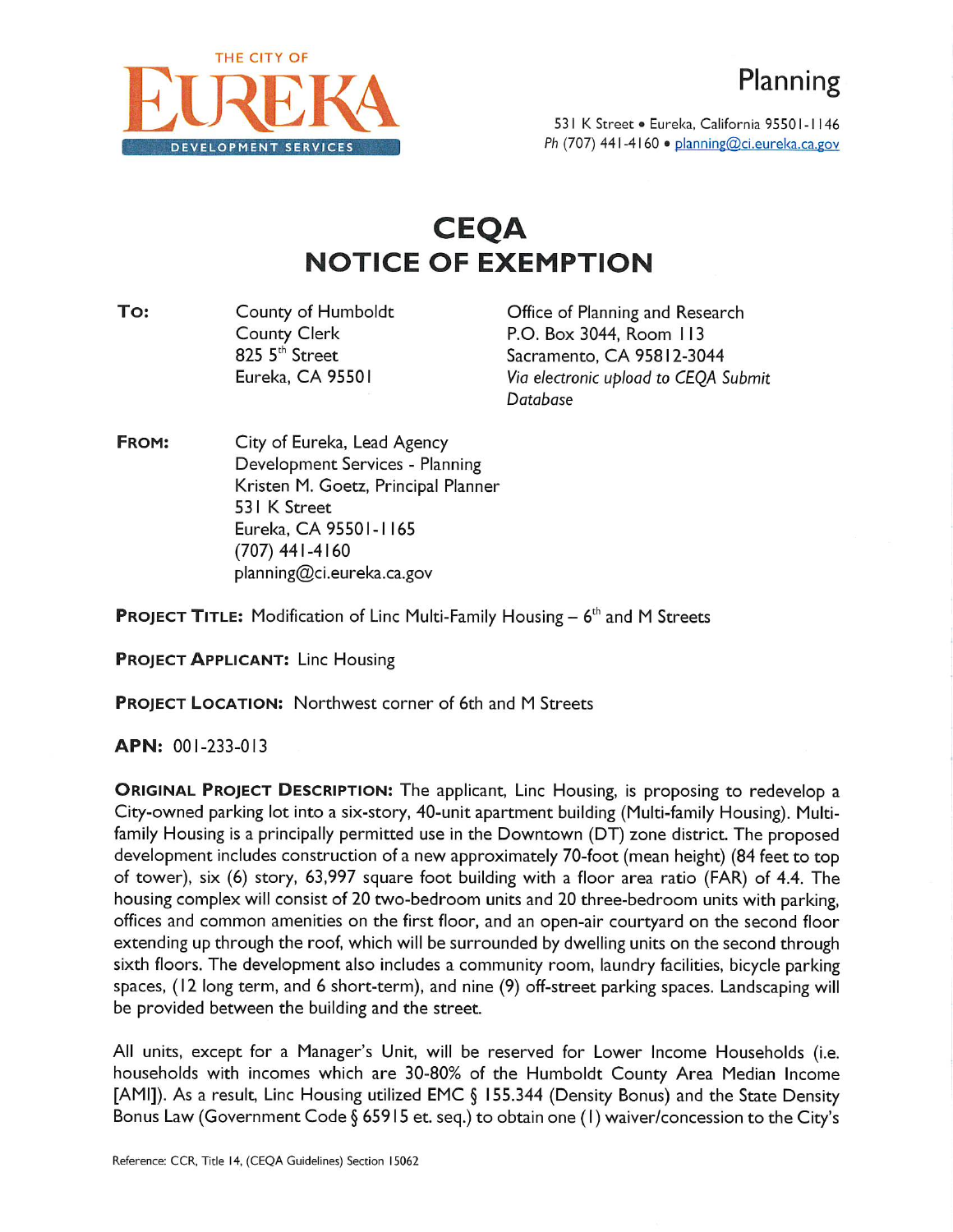limit on Blank Walls (greater than 10-foot  $\times$  10-foot square area) Development Standard. The Density Bonus Law request was granted because Line Housing submitted sufficient documentation showing the development standard would have the effect of physically precluding the construction of the development at the densities permitted by State Law.

REVISED PROJECT DESCRIPTION: The applicant, Line Housing, is proposing to redevelop <sup>a</sup> Cityowned parking lot into <sup>a</sup> four-story, 31-unit apartment building. The proposed development includes construction of <sup>a</sup> new approximately 48-foot tall, 40,036 square foot building with <sup>a</sup> floor area ratio (FAR) of 3.03. The housing complex will consist of <sup>12</sup> one-bedroom, 7 two-bedroom, and <sup>9</sup> three-bedroom units, along with bike parking, offices, common amenities, and an open-air courtyard on the first floor. The development includes <sup>a</sup> community room, laundry facilities, an outdoor tot lot and courtyard area available only to residents, bicycle parking spaces (10 long term, and <sup>5</sup> short-term), and landscaping between the building and the street.

All units, except for <sup>a</sup> Manager's Unit, will be reserved for Lower Income Households (i.e. households with incomes which are 30-80% of the Humboldt County Area Median Income. As a result, Line Housing utilized EMC § 155.344 (Density Bonus) and the State Density Bonus Law (Government Code § 65915 et. seq.) to obtain one waiver to the City's Development Standards for Blank Walls. The Density Bonus Law request was granted because Line Housing submitted sufficient documentation showing the development standards would have the effect of physically precluding the construction of the development at the densities permitted by State Law.

**EXEMPTION FINDINGS:** The City of Eureka, as Lead Agency, has determined the proposed project continues to be categorically exempt from the provisions of the California Environmental Quality Act, in accordance with CEQA Guidelines pursuant to Section 15332, In-Fill Development Projects, Class 32 of the CEQA Guidelines. Key considerations for this exemption are whether the project meets the five conditions (a-e) described in Section 15332 at the time of the lead agency's determination.

The proposed project is within the Downtown Commercial (DC) land use designation and Downtown (DT) zoning district. The 2040 General Plan specifically allows housing in all mixeduse land use designations, and Multi-family Housing is listed as <sup>a</sup> principally permitted use in the DT zone. Additionally, the project implements the 2019-2027 Housing Element's Implementation Program (IMP) H-34: Affordable Housing on Publicly-owned Properties.

The project site is within the City limits and is surrounded by urban uses. The project proposes to redevelop an existing parking lot in Downtown Eureka which has no value as habitat for endangered, rare, or threatened species.

The project is located in an existing urban environment on a major arterial ( $6^\mathrm{th}$  Street one-way west-bound travel) and one block from an east-bound major arterial (7<sup>th</sup> Street), both of which have adequate carrying capacity for the project. The project is served by City water and sewer, and all other major utilities, as well as Eureka Police and Humboldt Bay Fire, Redwood and Eureka Transit Systems, and on an existing Class II bike facilities.

The material supporting the above findings is on file with Development Services  $-$  Planning.